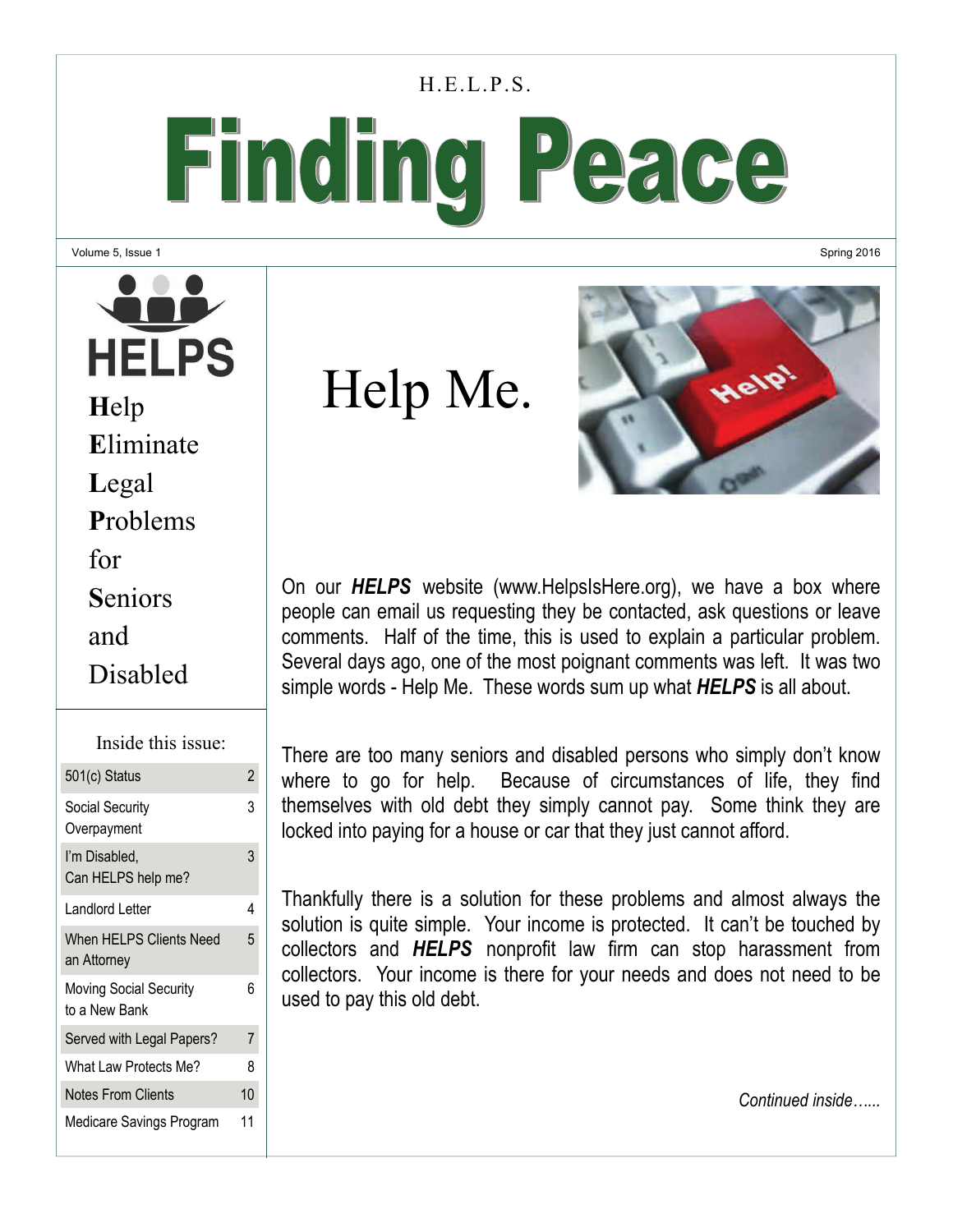### Help Me *(con't)*

I spoke with a senior today who expressed her thanks for *HELPS* because now she didn't have to go to the food bank but could buy her own food. We hear comments like this all the time. Our members are a big part of what we do. So many share what we do with others and one by one the word is spread. Together we can answer the plea of those that quietly ask "help me".



*By Eric Olsen, Executive Director*

# 501(c)(3) Status

**HELPS** is very excited to announce that we have received approval from the IRS for our status as a 501(c)(3) charity. Our tax exempt status as a charity has already opened new doors for *HELPS*. We express our appreciation to Google, who has graciously granted us with \$10,000 in ad words each month. This is an opportunity to have free advertising in order to reach those searching the internet to learn about *HELPS* and what we do. We are also actively working with other nonprofit organizations to share what *HELPS* does.



Our mission is unique. As far as we are aware, we are the only nonprofit law firm that represents seniors and disabled persons specifically designed to stop harassment by collectors. And we do this in all 50 states. In addition, we educate seniors and those helping seniors on their rights.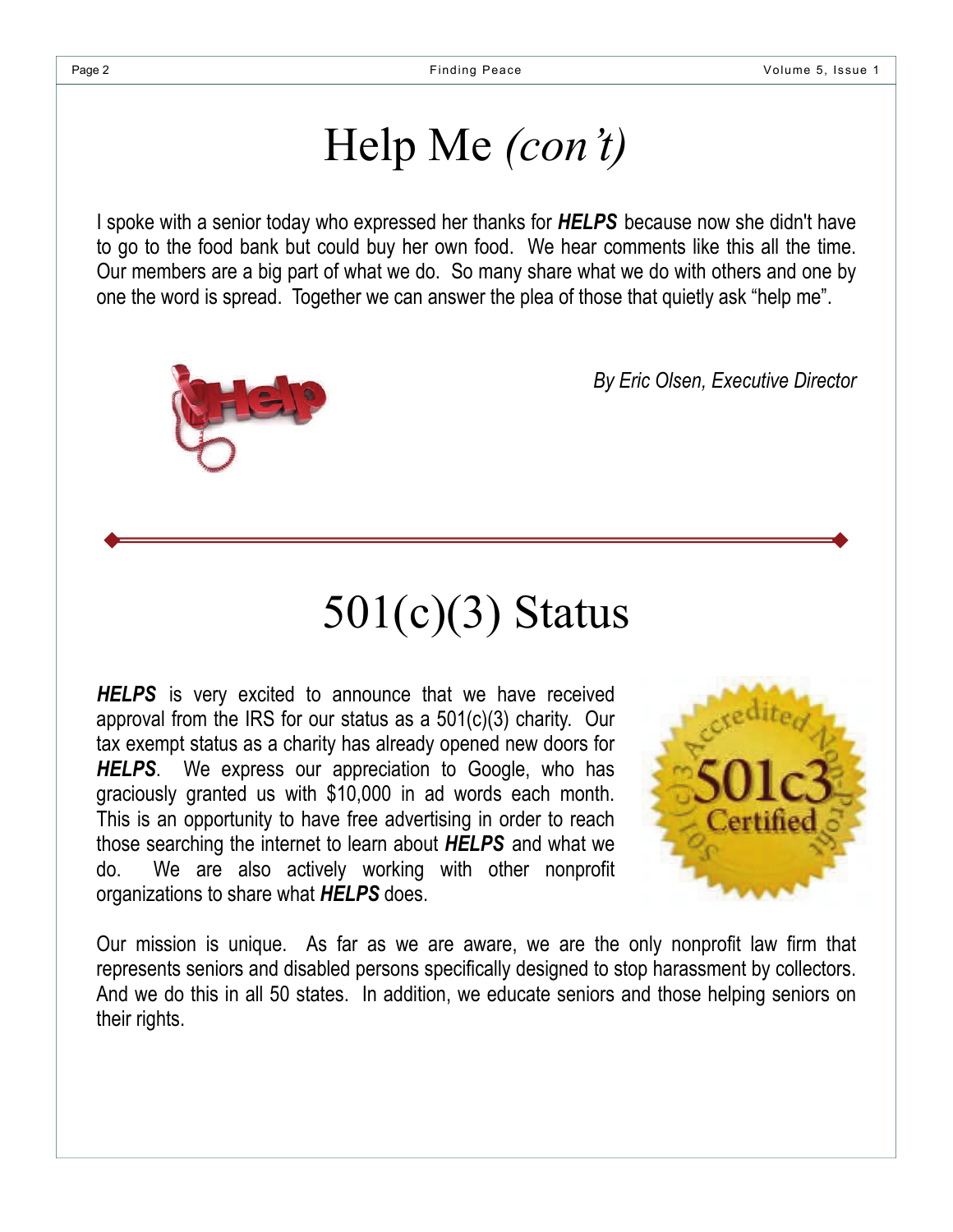

### Social Security Overpayment

Occasionally HELPS clients receive a notice from the Social Security Administration that their benefits are being reduced because of an overpayment. In most cases, a reduction of Social Security benefits can be resolved without having your

benefits reduced or you may be able to propose a smaller reduction. You can visit www.ssa.gov/ forms/ssa-6325.html to read about your options.

There are three options discussed on their website.

- 1. Contest the validity of the reduction. You are given a chance to discuss your reasons for contesting this.
- 2. Propose a different payment amount.
- 3. Agree that there was an overpayment and request a waiver of a reduction.

Many lower income persons will want to choose number 3. You will need to complete the form and return it to Social Security. It needs to show that you have no extra money and cannot afford a reduction in your benefits.

If you need help filling out the form, please contact *HELPS*.

## I'm Disabled But Not a Senior, Can *HELPS* help me?

Absolutely! *HELPS* represents persons receiving federally protected income including Social Security Disability and other forms of disability payments. *HELPS* can guide you to resolve old student loans. We can help get you on uncollectable status with the IRS. Your protected income does not need to be used to pay old debt. It is available for your needs like food, medicine and housing. We protect you from harassing phone calls and demand letters. Give us a call and see how *HELPS* can help you.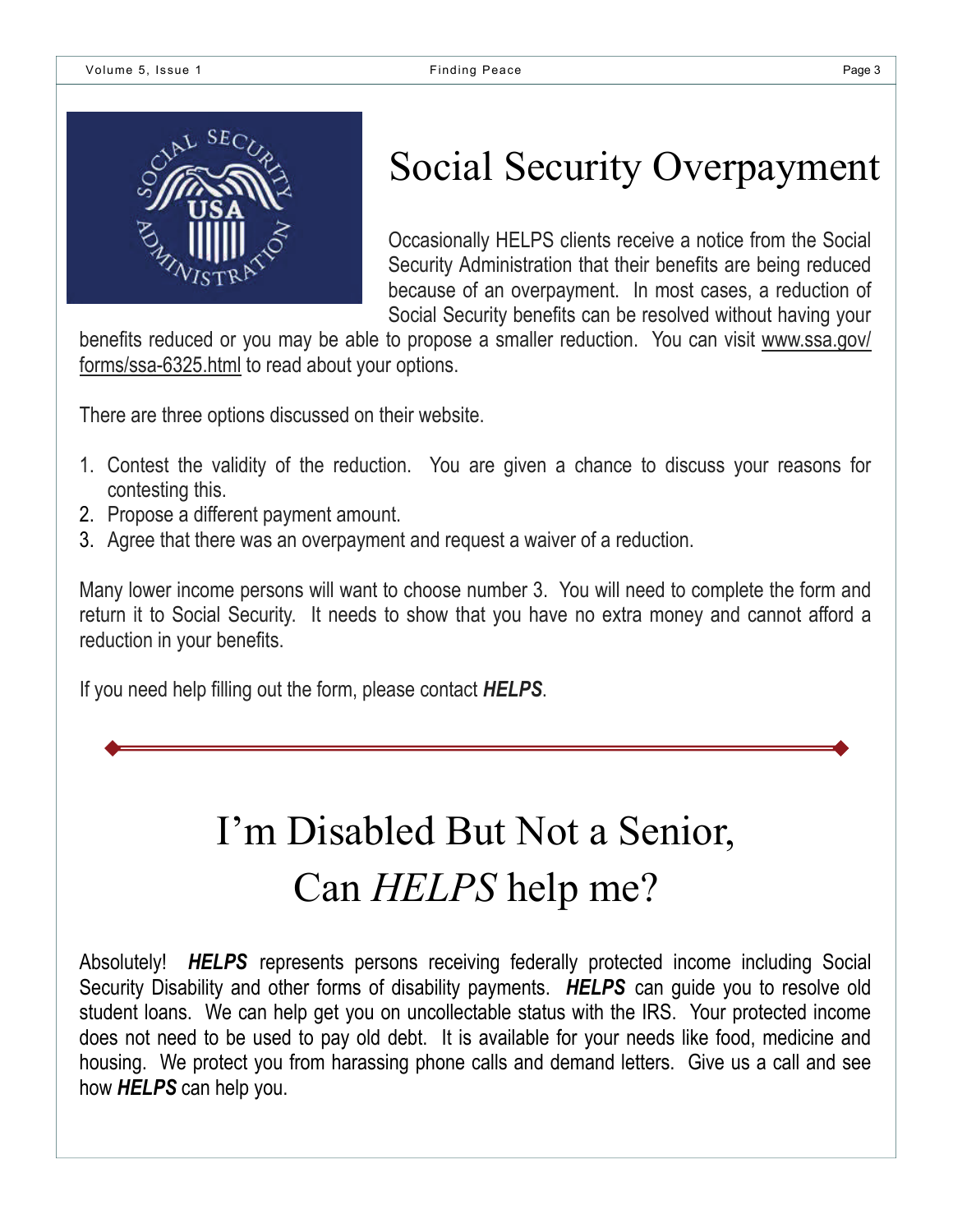### Landlord Letter

On occasion, *HELPS* nonprofit law firm will write a letter similar to the one below when one of its members seeks to rent an apartment or obtain new housing. We do this to assure any prospective landlord that debts or judgments owed by the prospective tenant cannot be touched because their income is protected. This letter seems to resolve any potential issues before they arise and we can always edit this letter to fit your particular situation as needed.

*Dear Prospective Landlord,* 

*HELPS nonprofit law firm helps seniors and disabled persons. We are currently assisting John and Mary Doe who are applying for a new rental with you. We have some important information to help you in your evaluation.* 

*Their sole income is Social Security in the respective sums of \$\_\_\_\_ and \$\_\_\_\_ net per month. Under federal law, this income is protected from creditors. It cannot be garnished or taken from them. John and Mary Doe may have negative credit entries or judgments, however those creditors can do nothing to collect from John and Mary. HELPS nonprofit law firm has advised any judgment creditors of their exempt and protected status. HELPS represents persons receiving protected income for purposes of receiving communication from collectors. Under federal law, collectors may not communicate with someone who is represented by an attorney.* 

*Therefore, all the Social Security and pension income of John and Mary Doe is available for their basic needs such as housing. There should be no concern by any entity contemplating renting to them regarding the existence of a judgment. Filing a bankruptcy would be unnecessary and a waste of limited resources. John and Mary can provide verification of income sources if required. They have never had an eviction and have always paid their rent timely. Hopefully this information will be of assistance and help you in your efforts to work with this good couple.* 

*Sincerely yours, Eric W. Olsen Executive Director | Attorney at Law*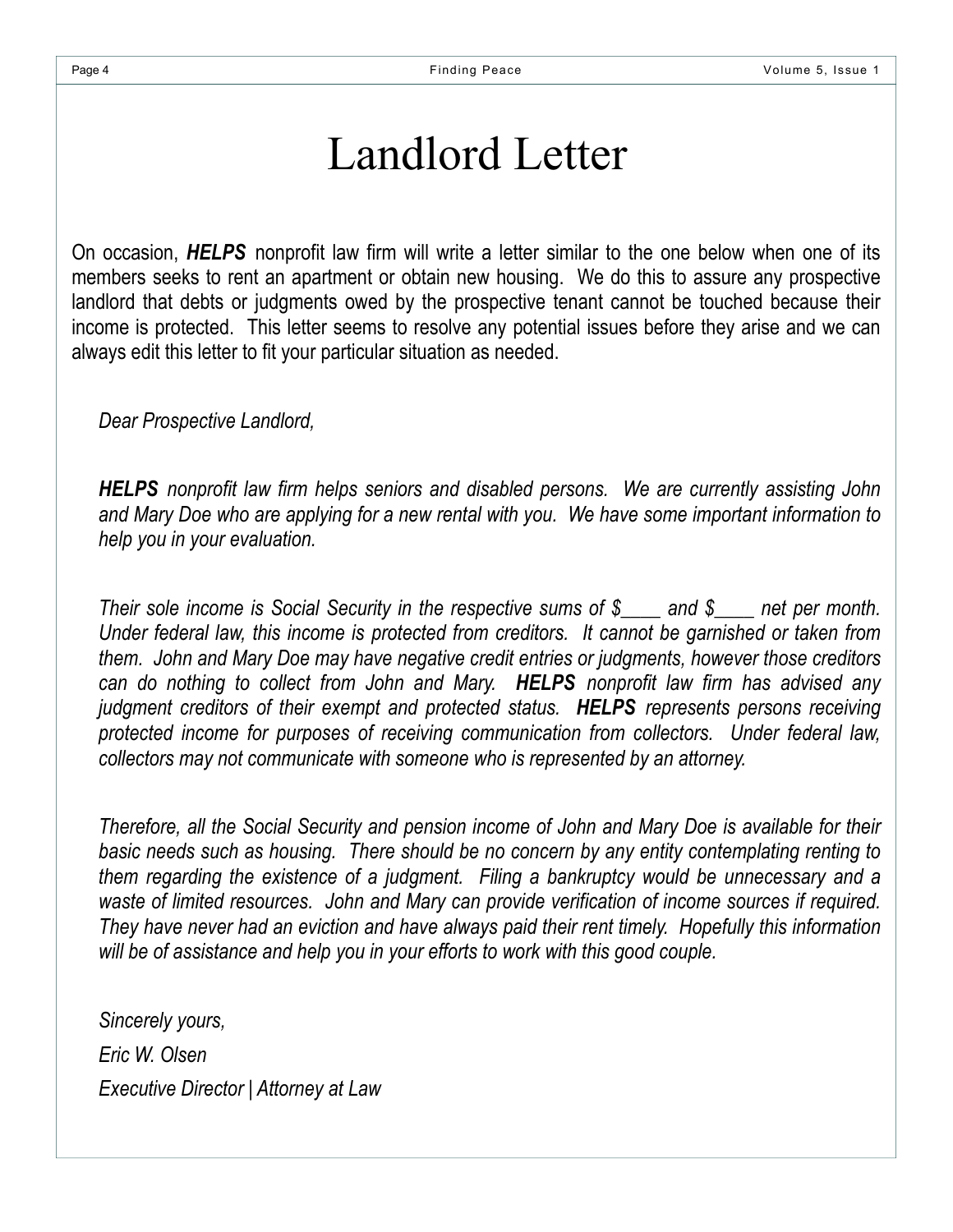## When a HELPS Client Needs an Attorney

*HELPS* does not represent persons in court but on the very rare occasion a *HELPS* client needs a local attorney, we can help. When that happens, we have always been able to find an attorney to help a needy client pro bono (free of charge). Recently there was a mother on disability whose ex-husband was challenging the custody of their child. She was very poor and he had money. Legal aid could not help her because of their funding issues. We helped her find an attorney who was willing to help her. Here is my thank you letter to that attorney.

*"Thank you so very much. XXX's phone number is xxx. I advised her someone would be calling her. Just so you know, it is rare but occasionally we at HELPS need to find pro bono attorneys for a client who has nowhere else to turn. So far, I have always managed to find someone. I am always appreciative for the support the legal community gives to those in need. If you would like to speak with me or let me make the introduction , I would be happy to do so. Thanks again for helping out. It is much appreciated. You have earned some good Karma here.* 

*Eric Olsen, Executive Director | HELPS nonprofit law firm"* 

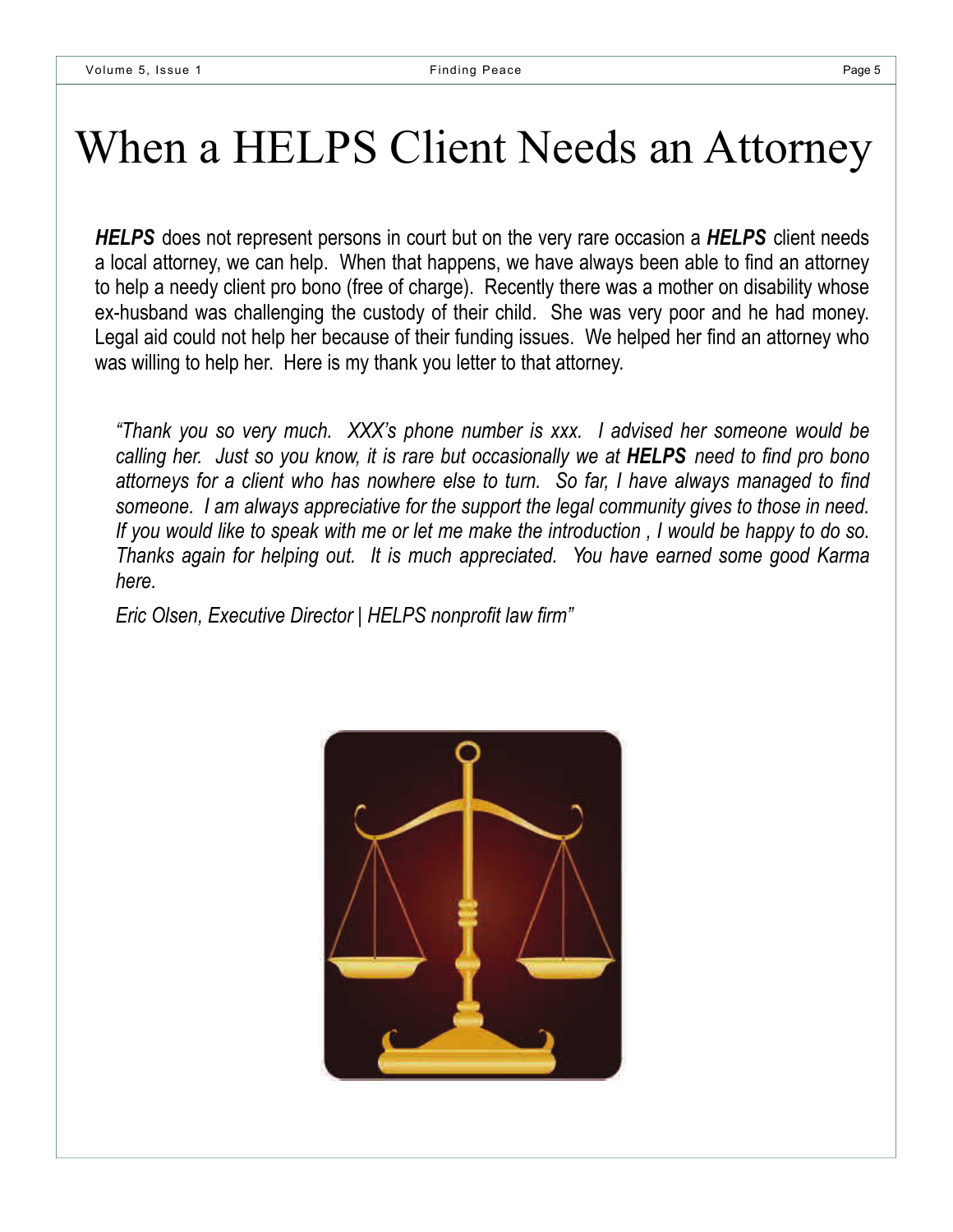### How to Move Your Social Security to a Different Bank or Credit Union

Sometimes it is necessary to change a bank account where your Social Security is deposited. First, you need to get a new bank account at the new bank or credit union. Next, you will need to contact the Social Security office to give them this new information. There are 3 ways you can do this.

#### 1. Visit your local Social Security office:

 Physically go down to your local Social Security office. Take the new routing and account number for your new bank account. Having a voided check from the new account is best but the bank can provide you this information if you do not have any checks. The Social Security office will make your requested change on the spot at the local office. It is also a good idea to bring the old bank account information with you as well. Also bring your ID as you will need to prove that it is your account that you are changing.

#### 2. Over the internet:

 If you are computer savvy, or have someone who can help you, it is easy to make this change. Visit their website at www.socialsecurity.gov/myaccount and click on "Sign in or create an account". Once logged in, you can start, view or change your direct deposit. This should be found on the "My Profile" tab in "My Social Security". In addition, you can control when this new change takes effect.

#### 3. Over the phone:

 You can call Social Security at 1-800-772-1213. Your wait time on hold might be extensive but you will be able to speak with someone who can switch your deposit over to the new account. Make sure you have the old account and new account information in front of you before you call.

If you have any questions, give *HELPS* a call.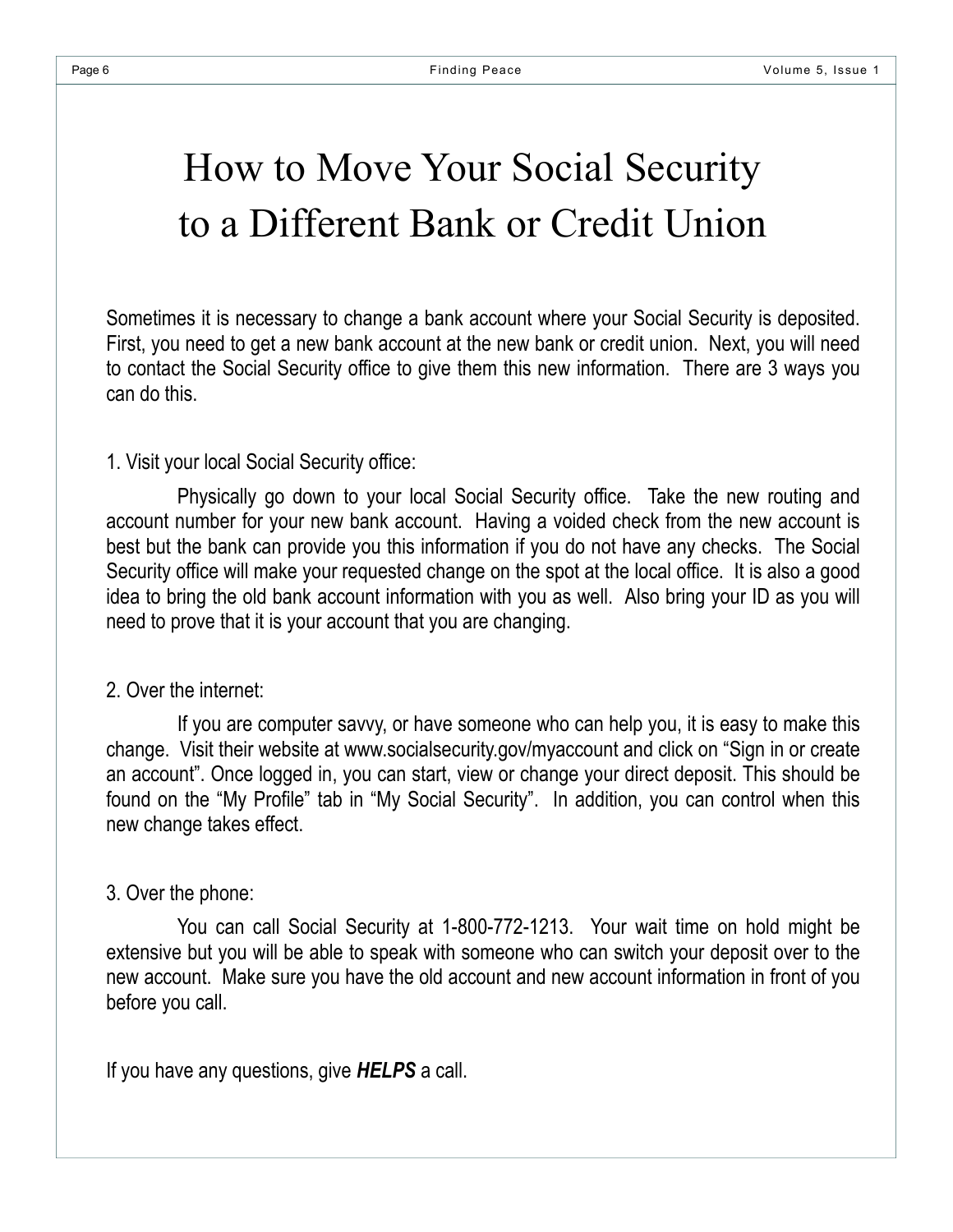| SUMMONS                                          |  |
|--------------------------------------------------|--|
| <b>RESPONDENT (Name):</b><br>DEMANDADO (Nombre): |  |
| You are being sued. Lo estan on                  |  |
|                                                  |  |
| name is:<br>adante:                              |  |

### Served with Legal Papers? What Now?

Occasionally *HELPS* clients will get served with legal papers and wonder what to do.

- 1. Don't panic! Remember your income is protected.
- *2.* Send *HELPS* a copy of the paperwork by mail, email or fax whatever is the easiest for you. We will send them and any attorney representing them a letter explaining that your income is protected.
- *3.* Call us on the phone. We will help answer any questions or concerns.

#### *Remember:*

 *You will not need to go to court even if you owe the money. They will get a Judgment and that is ok. They cannot touch your income so the Judgment is uncollectable.* 

Still worried? Call us! We are here to help.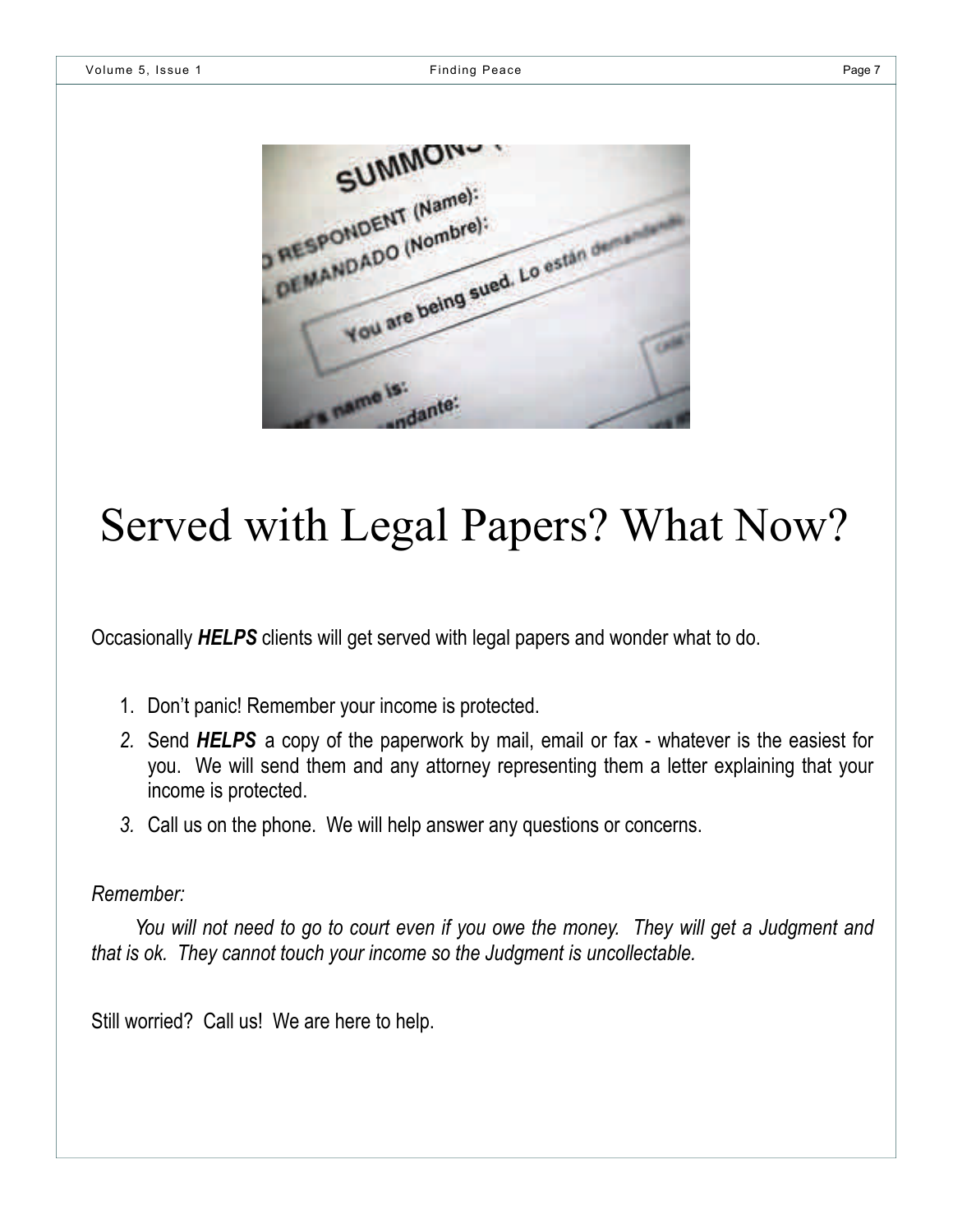# What Law Protects Social Security, Pensions and Disability?

#### **SOCIAL SECURITY**

#### **SSR 79-4**

Generally, Social Security benefits are exempt from execution, levy, attachment, garnishment, or other legal process, or from the operation of any bankruptcy or insolvency law. The exceptions are that benefits are subject: (1) to the authority of the Secretary of the Treasury to make levies for the collection of delinquent Federal taxes and under certain circumstances delinquent child support payments; and (2) to garnishment or similar legal process brought by an individual to enforce a child support or alimony obligation. Section 207 of the Social Security Act provides: "**The right of any person to any future payment under this title shall not be transferable or assignable, at law or in equity, and none of the moneys paid or payable or rights existing under this title shall be subject to execution, levy, attachment, garnishment, or other legal process, or to the operation of any bankruptcy or insolvency law."** 

#### **PENSIONS AND RETIREMENT INCOME**

Almost all private employer retirement plans are governed and protected by a federal pension law known as the **Employee Retirement Income Security Act of 1974 ("ERISA").**

ERISA requires pension plans to have "spendthrift" provisions which prevent benefits from being alienated from the participant. What this means is that you are protected from both your creditors and your own desire to spend the money before you retire or are otherwise able to under the terms of the plan.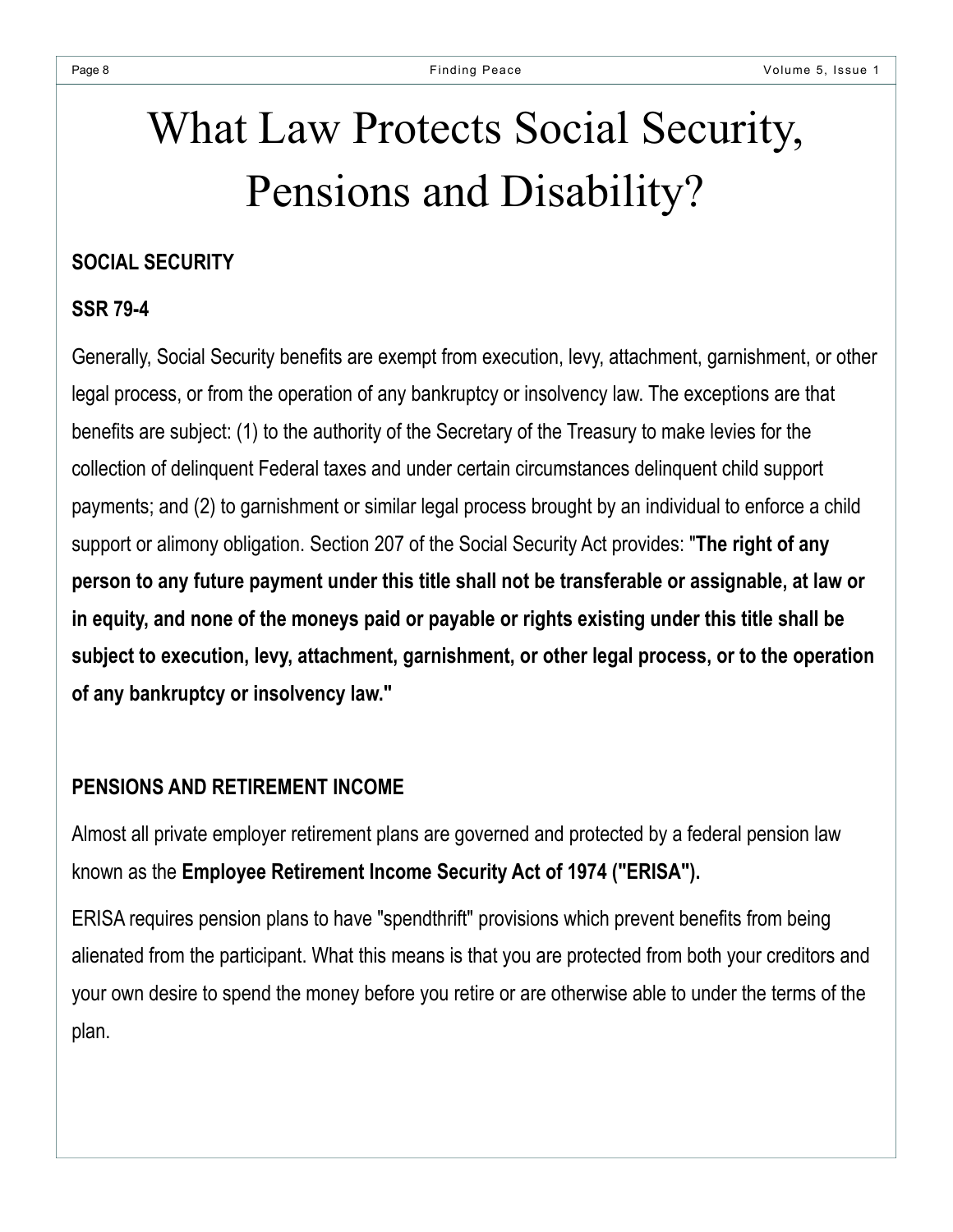#### **FEDERAL BENEFITS**

The federal benefits that are exempt from garnishment include:

- •Social Security Benefits
- •Supplemental Security Income (SSI) Benefits
- •Veterans' Benefits
- •Civil Service and Federal Retirement and Disability Benefits
- •Military Annuities and Survivors' Benefits
- •Student Assistance
- •Railroad Retirement Benefits
- •Merchant Seamen Wages
- •Longshoremen's and Harbor Workers' Death and Disability Benefits
- •Foreign Service Retirement and Disability Benefits
- •Compensation for Injury, Death, or Detention of Employees of U.S. Contractors Outside the U.S.
- •Federal Emergency Management Agency Federal Disaster Assistance.

However, there are some situations where these funds are not protected and may be garnished. For example, some of these federal benefits may be used to pay delinquent federal taxes or student loans. Others, such as Social Security benefits, may be deducted before you receive them to pay child support or alimony.

#### **DISABILITY**

Private disability is protected from garnishment by various state laws. Social Security Disability is protected by federal law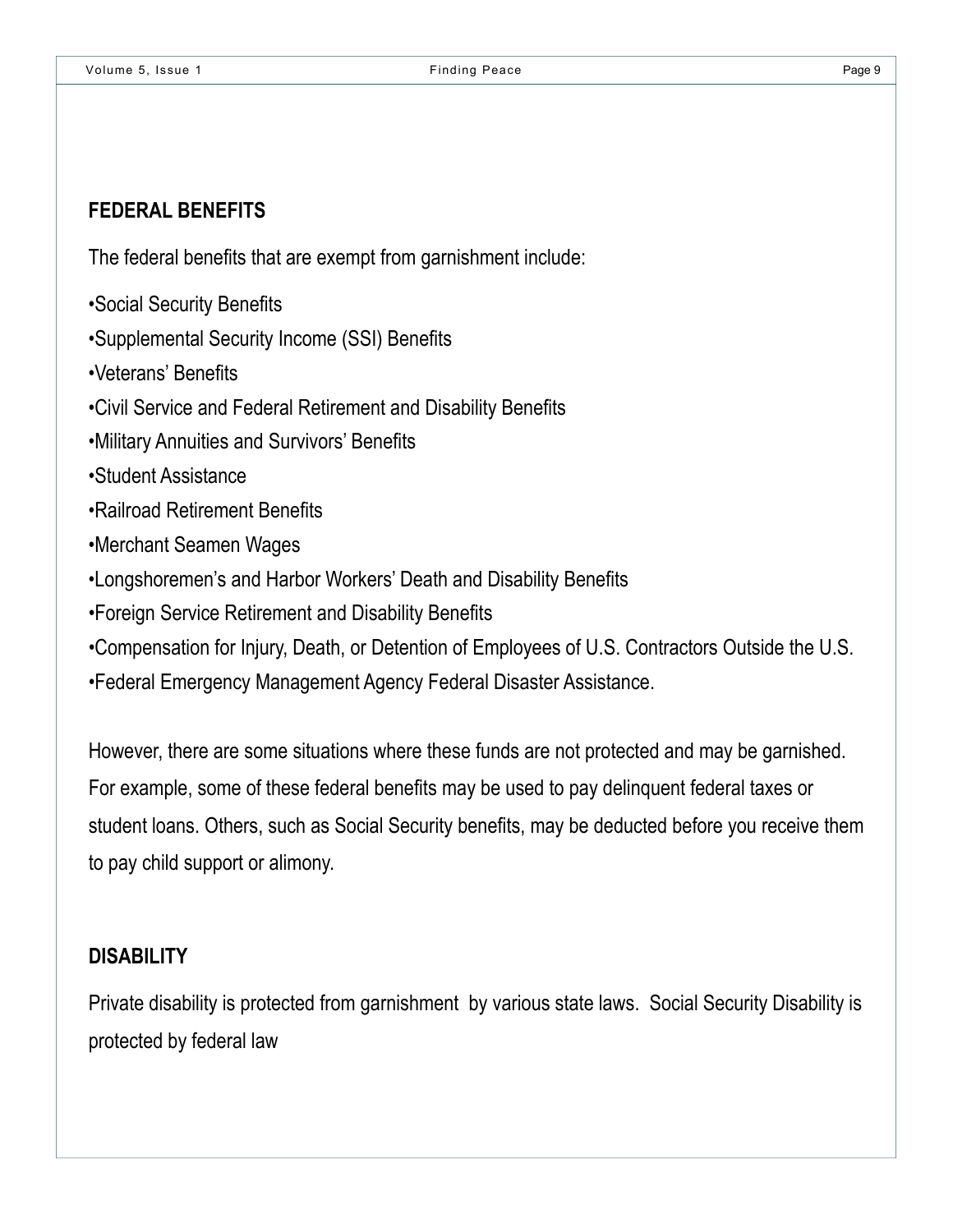### $\sim$  Notes From Clients  $\sim$

"Got my first good night sleep in years. Thank you so much for my peace of mine. Very grateful!" ~ Rebecca C.



"I want to thank you for all the help you have given me over the years. I really appreciate it. Thanks for the encouragement also." ~ Donna J.





"Thank you so much for your reassurance and information you gave me. There is a light at the end of this long dark tunnel after all. Again, thank you for saving my life."  $\sim$  Anne M.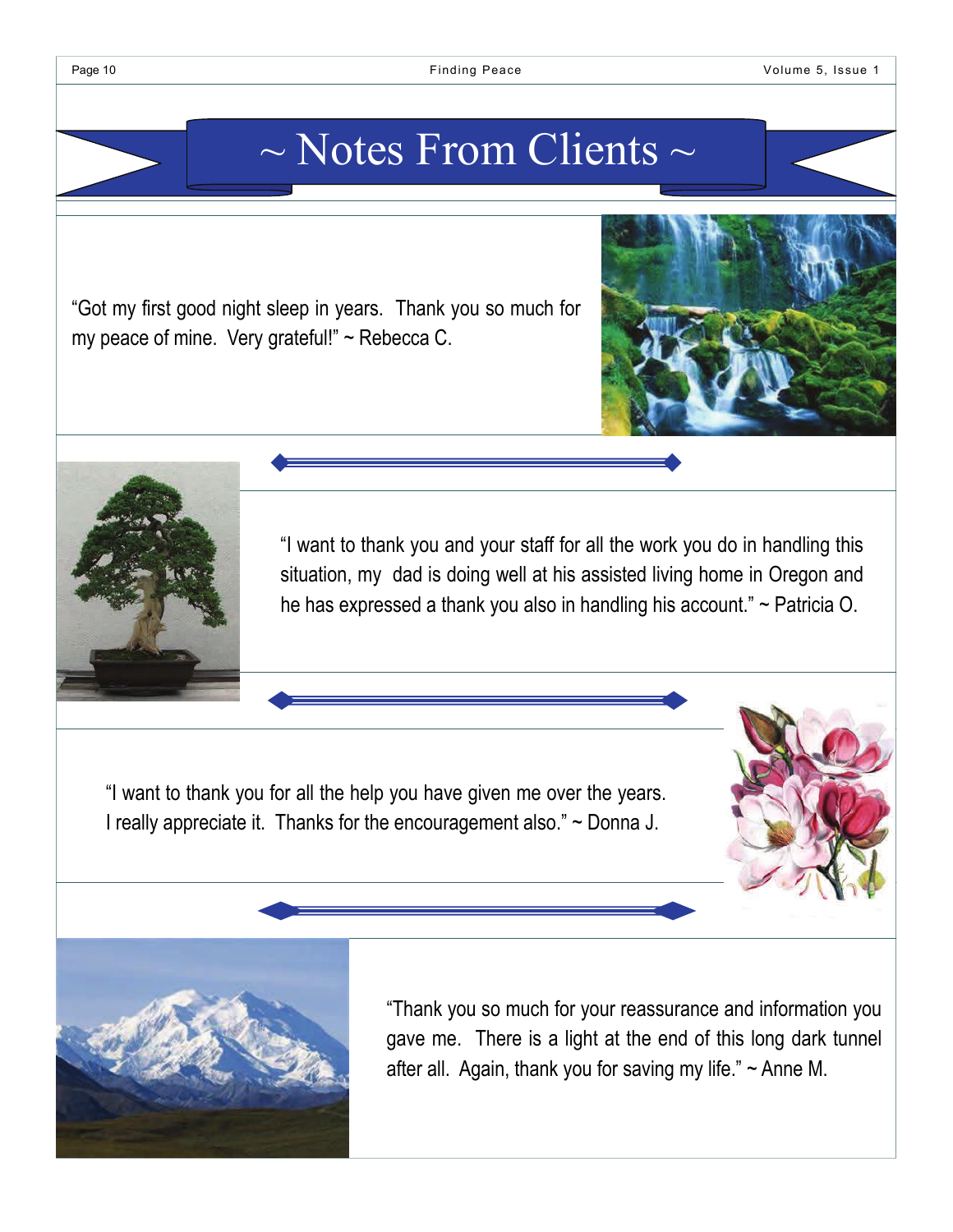### Medicare Savings Program



We at *HELPS* find many seniors are qualified for help with Medicare but don't apply for it because they don't know about it or know how to get it. So how do you know if you qualify for additional help?

- 1. Are you eligible for part A Medicare?
- 2. Is your income below \$1,208 (if single) or \$1,622 (if married)?
- 3. Do you have money or stock worth less than \$7,300 (if single) or \$11,000 (if married)?

If the answer to all of these questions is yes, then you probably qualify for supplemental help and free or discounted premiums. Take a look at www.medicare.gov/contacts and call the number for your state to see if you qualify for a Medicare Savings Program. The benefits can be significant.